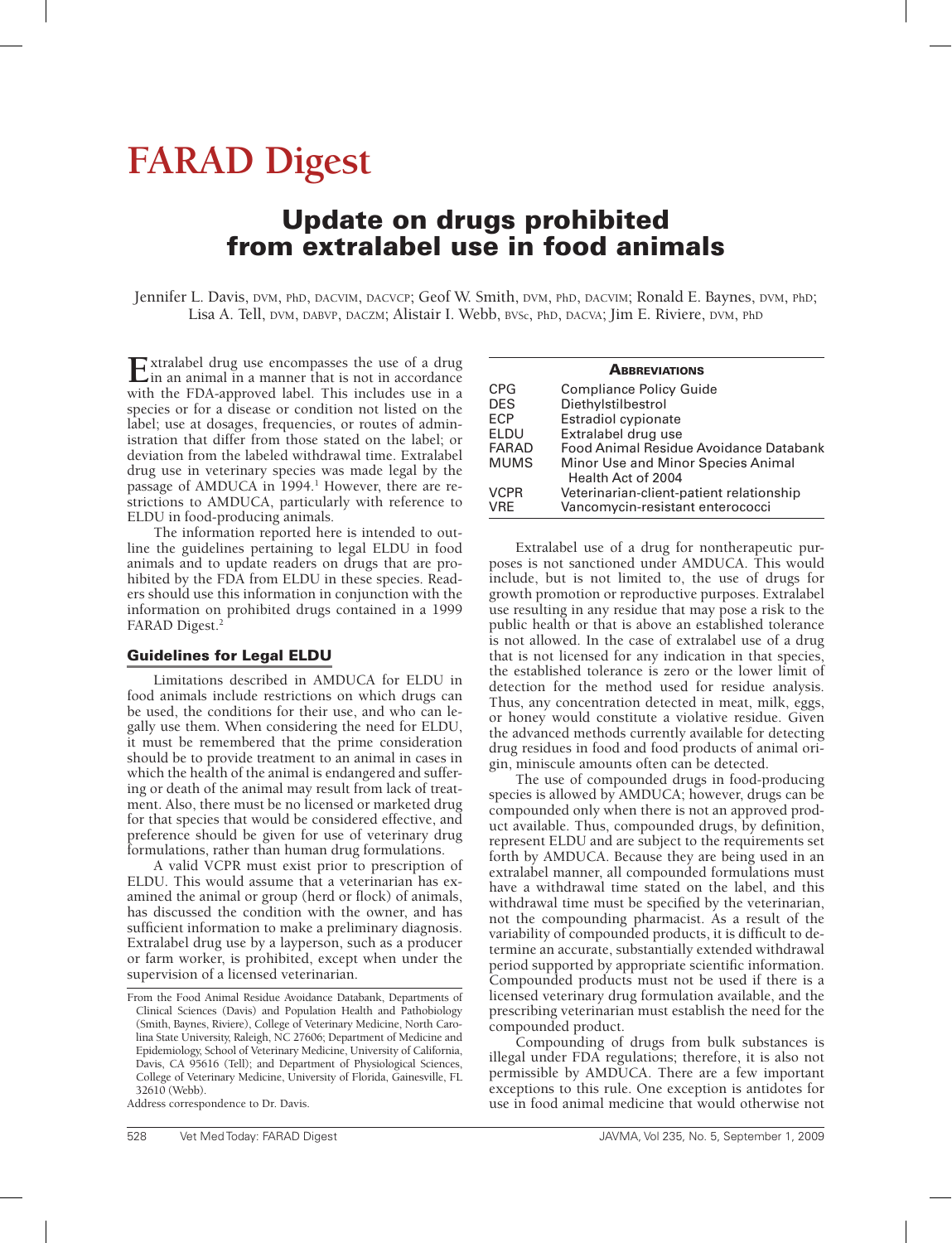be available because of a lack of products approved for use in humans or other animals. The FDA has stated that regulatory discretion will be used for compounded antidotes, including ammonium molybdate, ammonium tetrathiomolybdate, ferric ferocyanide, methylene blue, pilocarpine, picrotoxin, sodium nitrite, sodium thiosulfate, and tannic acid.<sup>3</sup>

Consider the example of ECP. This drug was previously available for use as an estrogenic hormone for reproductive treatment in food animals, despite the fact that there are no FDA-approved products available for use in human or veterinary medicine.<sup>4</sup> Estradiol cypionate was used primarily for estrus synchronization in cattle. It was subsequently removed from the market, and the only way for practitioners to obtain ECP is through compounding from bulk substances. Although the drug is not specifically prohibited from use in foodproducing animals, its use is illegal because it constitutes compounding of an unapproved animal drug and also extralabel use for nontherapeutic purposes. The example of ECP highlights the need for veterinary practitioners to understand the limitations involved in ELDU in food animals to protect themselves and their clients from regulatory actions.

In addition to these restrictions and guidelines, there are certain drugs and drug classes that the FDA has prohibited from use in food-producing animals, regardless of need or indication **(Table 1)**. These are drugs for which no acceptable analytic method can be established or for which extralabel use poses a risk to public health. These prohibitions may be absolute or may be restricted to certain types of food-producing animals, such as dairy cows. For some drugs on this list, approved products are available, but there must be strict adherence to label directions.

A list of these drugs and the explanations behind their prohibition was published in a 1999 FARAD Digest.2 However, in the past 10 years, several new drugs have been added to the list, and some of the previous prohibitions have been revised. A summary of these prohibitions with special emphasis on new and updated information is provided here.

### Review of Prohibited Drugs or Drugs Prohibited From ELDU

The following section deals with drugs that have been on the FDA's prohibited drug list for  $> 10$  years and have not had any revisions to the order of prohibition. A more complete summary can be found in the aforementioned FARAD Digest.2

**Chloramphenicol**—Chloramphenicol has been prohibited from use in food-producing animals since 1984 because of the potential development of an idiosyncratic, non–dose-dependent, irreversible, aplastic anemia that may develop in humans exposed to even small amounts of the drug.<sup>2</sup> The use of this drug in food-producing animals is not legal under any circumstance. Florfenicol is in the same class of antibiotics as chloramphenicol but is available for use in cattle, swine, and some aquatic species. Florfenicol has not been associated with aplastic anemia in humans, and therefore, extralabel use of florfenicol in food-producing animals is allowed.

**DES**—Diethylstilbestrol was once used as a treatment to prevent miscarriages; however, a link was found between the use of DES in pregnant women and the development of reproductive tract abnormalities and tumors in female offspring of DES-treated patients. Subfertility and infertility have also been detected in male and female offspring of DES-treated patients. Reproductive abnormalities have even been seen in granddaughters and grandsons of treated women.<sup>5</sup> The DES products are no longer marketed in the United States, and their use in food-producing species has been prohibited since 1979.

**Nitroimidazoles**—Members of this drug class, including metronidazole, dimetridazole, ipronidazole, ronidazole, and tinidazole, have in vitro and in vivo potential for carcinogenesis.<sup>2</sup> Some drugs in this drug class were labeled for the treatment of histomoniasis in turkeys and had been recommended as a treatment for trichomoniasis in bulls. However, approved products have been withdrawn from the market, and there are currently no nitroimidazole products approved for use in food animals. Therefore, any use would be in an extralabel manner and is prohibited in food-producing species.

**Clenbuterol**—Clenbuterol is a  $\beta_2$ -adrenergic receptor agonist that also has secondary anabolic effects. These anabolic effects have led to the illegal use of this drug in show and sale animals to increase lean body mass and weight gain. High doses of the drug are nec-

Table 1—Drugs currently prohibited from use or extralabel use in food-producing animals.

| Drugs prohibited from use<br>in food-producing animals                                                                                                                                                                                                                                                            | Drugs prohibited from extralabel<br>use in food-producing animals                                   |  |
|-------------------------------------------------------------------------------------------------------------------------------------------------------------------------------------------------------------------------------------------------------------------------------------------------------------------|-----------------------------------------------------------------------------------------------------|--|
| <b>DES</b><br>Chloramphenicol<br>Nitroimidazoles (including metronidazole)<br>Nitrofurans (including topical use)<br>Clenbuterol<br>Dipyrone<br>Glycopeptides<br>Gentian violet<br>Phenylbutazone in adult dairy cattle*<br>Antiviral compounds in poultry (including<br>adamantane and neuraminidase inhibitors) | Sulfonamides in adult dairy cattle*<br><b>Fluoroquinolones</b><br>Medicated feedst<br>Indexed drugs |  |
| *Cattle $>$ 20 months of age. †Exceptions may be made for minor species.                                                                                                                                                                                                                                          |                                                                                                     |  |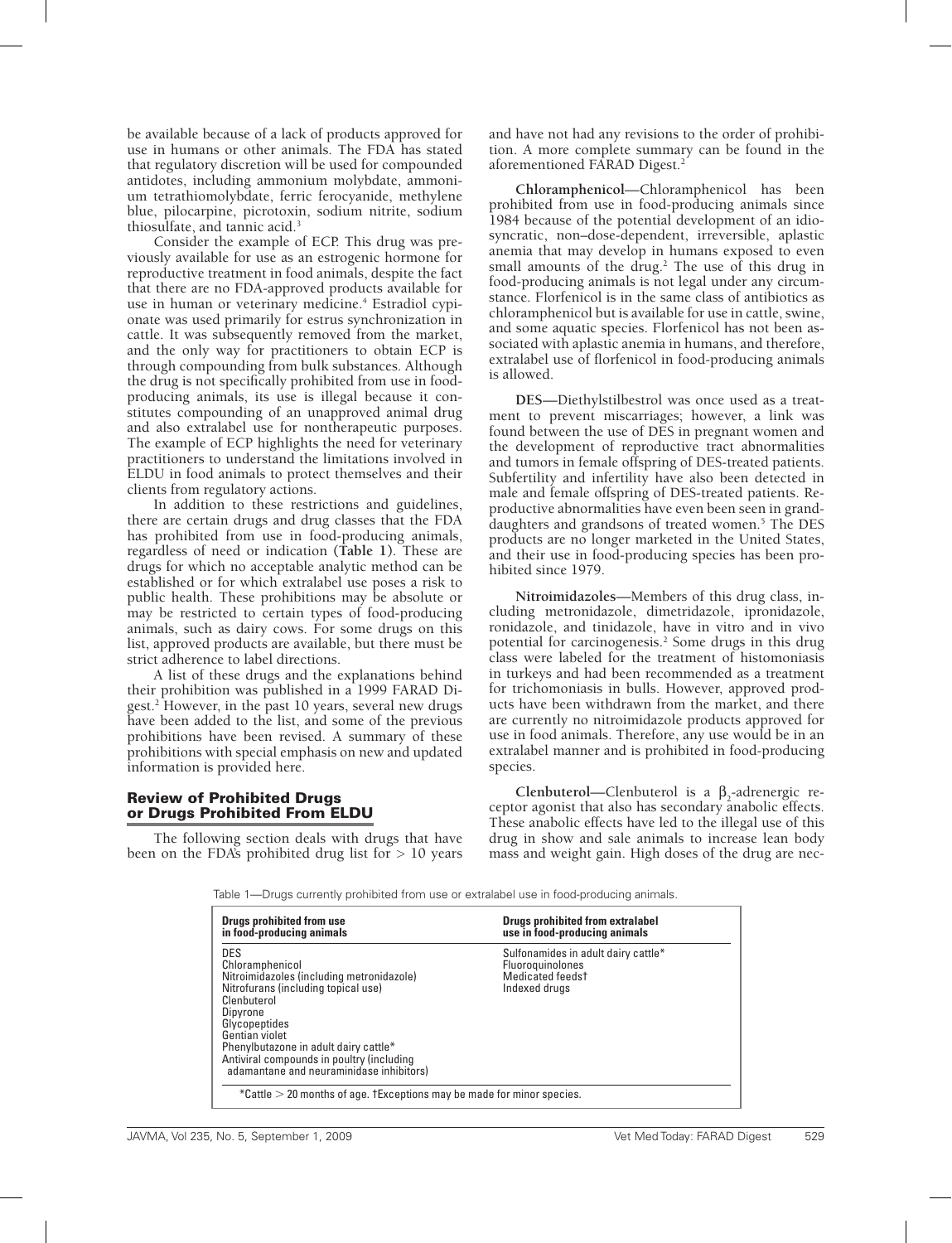essary for these effects, which may have been one of the factors that led to the reported hospitalization of > 1,200 people and the death of 3 people in France and Spain that were linked to clenbuterol residues in the liver of illegally treated animals.<sup>2,6</sup> Similar outbreaks have been reported in other countries, including Italy and Portugal. $6-8$  Although concentrations of drug are often highest in the liver, toxic amounts can also be found in non–liver-containing meat from treated cattle and lambs.<sup>9</sup>

Clenbuterol<sup>a</sup> is available in the United States only as an orally administered syrup for the treatment of horses with recurrent airway obstruction (ie, heaves). The FDA has never approved an injectable formulation of clenbuterol, so any importation or formulation of such a product would clearly be prohibited. Practitioners should be careful in prescribing this drug to horses that are housed on the same premises with food-producing animals and ensure that all labeling requirements are met. Albuterol, another β<sub>2</sub>-adrenergic receptor agonist, is not strictly prohibited from ELDU; however, it is difficult to establish a withdrawal interval after extralabel use of albuterol because of a lack of pharmacokinetic data.

**Dipyrone**—Dipyrone is an anti-inflammatory, antipyretic, and analgesic drug previously licensed for use in humans. Concerns over an association with adverse effects in humans that ranged from non–dose-dependent teratogenic effects to prolonged bleeding times and agranulocytosis prompted the FDA to withdraw this drug from the market in 1977. Although no licensed products were available for use in animals, products were still marketed for use in non–food-producing animals, at the regulatory discretion of the FDA. However, the FDA received reports of extralabel use of dipyrone in food-producing species. Thus, since 1995, all dipyrone products have been withdrawn from the market until such time as a licensed product becomes available.10 It is possible that dipyrone may not be included in official lists of prohibited drugs because there are no marketed products available. However, use of dipyrone in any food-producing animal is illegal.

**Glycopeptides**—Of the glycopeptide class of antimicrobials, vancomycin is the only one available in the United States. Although the authors are not aware of reports of the use of vancomycin in food-producing animals, it has been prohibited on the basis of its potential to cause development of resistant human pathogens.<sup>11</sup> Of particular concern with glycopeptides is the risk of development of VRE. Several studies<sup>12,13</sup> have revealed that VRE can be found in the feces of farm animals; however, there is little evidence of transmission of VRE from animals to healthy people.<sup>14</sup>

**Sulfonamide use in dairy cattle**—Sulfonamides have been banned from ELDU in adult dairy cows. For this purpose, adult dairy cows are defined as any dairy  $\text{cow} > 20$  months of age, regardless of milking status.<sup>15</sup> This ban was instituted because of the concern over carcinogenic effects detected in laboratory animals, which coincided with reports of sulfonamide residues detected in up to 73% of commercial milk samples. There currently is 1 sulfadimethoxine product marketed for use in dairy cows. Use of this drug in accordance with the label is permitted; however, ELDU is prohibited. Sulfadimethoxine is available to producers as over-thecounter products, and this can lead to extralabel use of a prohibited drug by a layperson. Veterinarians should educate their clients on the gravity and legal ramifications of this practice. Furthermore, veterinarians should be aware that they may still be listed as the veterinarian of record for any animals receiving over-the-counter sulfadimethoxine products and be held responsible for illegal residues. Extralabel use of all other sulfonamides and potentiated sulfonamide products is prohibited in adult dairy cattle.

Questions often arise regarding ELDU of sulfonamides in other dairy animals, such as goats or sheep used for milk production. Although this use is not expressly prohibited by the FDA, it is discouraged on the basis of the likelihood of violative residues in milk from these animals. Sulfonamides, similar to other drugs discussed in this report, are considered to be of high regulatory concern; therefore, use of these drugs in an extralabel manner is not advised.

## Drugs with Updated Prohibition Orders

Several drugs discussed in the previous FARAD Digest on prohibited drugs<sup>2</sup> have had modifications to their prohibitions. These include the fluoroquinolones and nitrofurans as well as the ELDU of medicated feeds.

**Fluoroquinolones**—The fluoroquinolones were the first group of antimicrobials prohibited from extralabel use by the FDA because of their potential for creating antimicrobial-resistant strains that posed a threat to human health. Fluoroquinolones are commonly used as a treatment for multidrug-resistant *Salmonella* spp in humans; therefore, their use in food-producing species has been questioned. Consequently, the FDA banned the extralabel use of fluoroquinolones in 1997.11 Use of marketed products was still allowed, providing label directions were followed. At the time of the prohibition, the use of these marketed products included sarafloxacin and enrofloxacin in poultry and enrofloxacin in beef cattle.

Surveillance of resistance to fluoroquinolones in bacteria isolated from food-producing animals was continued, and an increase in fluoroquinolone-resistant *Campylobacter* spp in poultry was linked to an increased incidence of infection with resistant *Campylo*bacter spp in humans.<sup>16,17</sup> Therefore, the FDA proposed a withdrawal of fluoroquinolone products labeled for use in poultry on the basis of the proposed risk to human health, and sarafloxacin products were voluntarily withdrawn from the market by the sponsor. However, in 2005, the FDA withdrew the approval for enrofloxacin products in poultry and effectively made use of these drugs in poultry species illegal.18 Despite the fact that fluoroquinolone products for poultry have not been available for several years, resistance to fluoroquinolones persists in *Campylobacter* spp and may actually be increasing.<sup>19</sup> In 1 study,<sup>19</sup> it was reported that fluoroquinolone resistance at 2 major US poultry production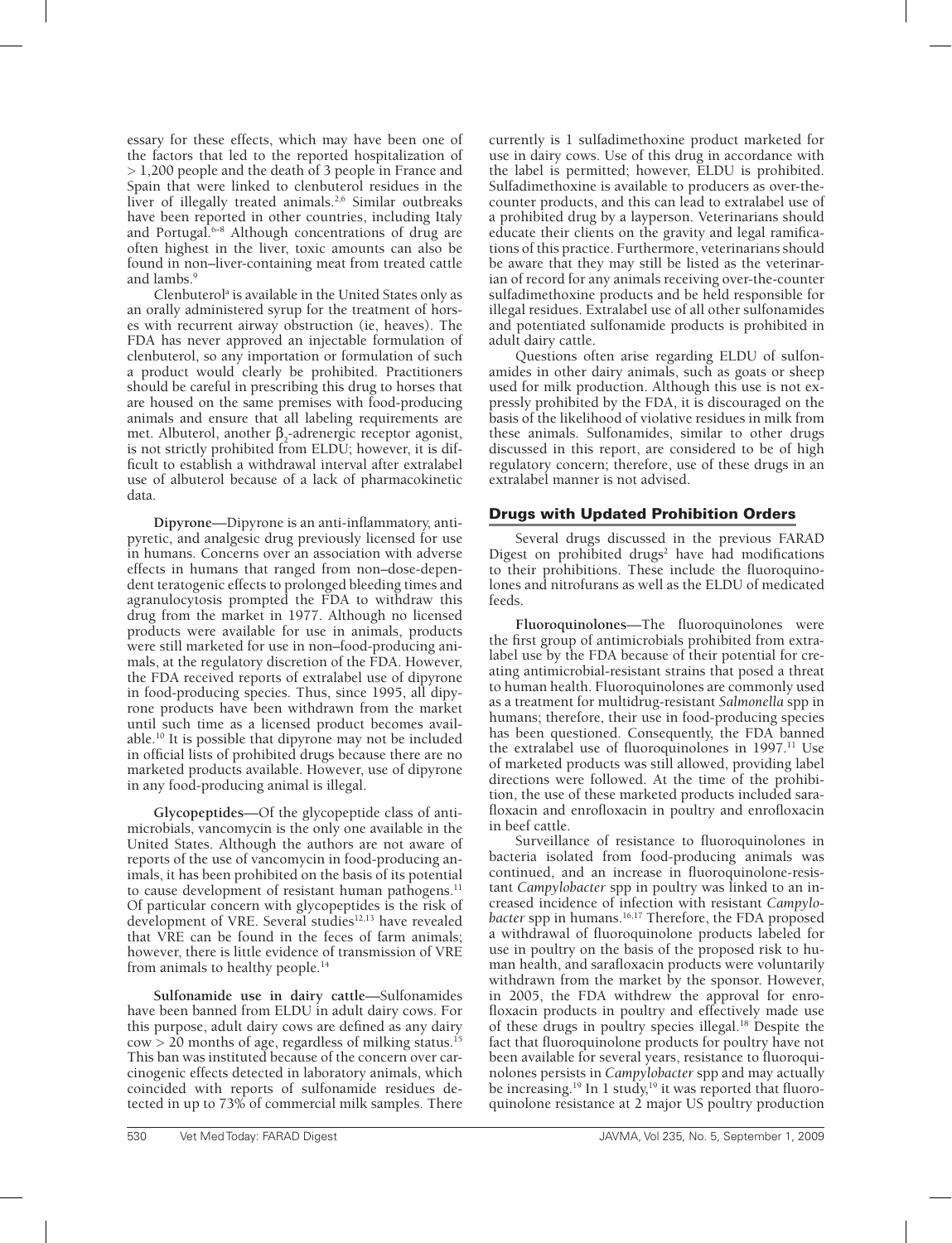operations increased from 13% in 2004 to 21% in 2006, despite discontinuing the use of these drugs.

Fluoroquinolone products are still available for other food-producing species, and these have not been removed from the market. These products include danofloxacin<sup>b</sup> and enrofloxacin.<sup>c</sup> Danofloxacin is labeled for use in beef cattle (excluding dairy cattle) and calves (excluding veal calves) for the treatment of respiratory disease associated with *Mannheimia haemolytica* and *Pasteurella multocida*. Enrofloxacin was originally approved for use in beef cattle for the treatment of respiratory disease associated with *M haemolytica*, *P multocida*, and *Histophilus somni*. Two times during the past year, the label for enrofloxacin has been expanded: first to add nonlactating dairy cattle and then to include swine for the treatment of respiratory disease associated with *Actinobacillus pleuropneumoniae*, *P multocida*, *Haemophilus parasuis*, and *Streptococcus suis*.

Practitioners are reminded that any use of fluoroquinolones that deviates from the label directions is expressly prohibited. Such prohibitions include use in lactating animals and veal calves and different nonlabeled conditions or diseases, dosages, frequencies, and routes of administrations. Fluoroquinolones must not be stored on dairy farms.<sup>20</sup>

**Nitrofurans**—Nitrofuran products for systemic administration were banned from use in food-producing species in 1991 because of concerns over carcinogenic effects in laboratory animals and a lack of a reliable detection method in food products. Products for topical use were still available with labels for food animals, which included treatment of surface wounds and infectious keratoconjunctivitis (ie, pinkeye). Studies reporting systemic absorption and detection of nitrofurazone residues in meat and milk from cows administered nitrofurans by the intramammary, intrauterine, or ocular routes prompted the FDA to prohibit topical use of these products.21 Since 2002, all systemic and topical use of nitrofuran products has been prohibited.<sup>22</sup>

**Extralabel use of medicated feeds**—Extralabel use of medicated feeds by veterinarians and producers is prohibited. However, there are some exceptions to this rule, and these exceptions are published in the FDA's CPG on extralabel use of medicated feeds for minor species.<sup>23</sup> This policy was developed to aid practitioners in treating minor species that are difficult to medicate in any other way and that have few or no approved drug options for treatment. Although this does not legalize the extralabel use of medicated feeds, the FDA will exercise regulatory discretion with regard to the use of these feeds for minor species. Minor species are defined as any animal other than cattle, horses, swine, chickens, turkeys, dogs, and cats. Similar to AMDUCA, this policy has multiple limitations, including extralabel use of medicated feeds only for instances in which the health or life of an animal is in danger and use only in confined or farmed animals. Additionally, extralabel use of medicated feeds in accordance with the CPG is limited to products that have been approved for use in a major species; for aquaculture, extralabel use is limited to medicated feed products approved for use in aquatic species. These products must not be changed or adulterated in any way. All other tenets of AMDUCA must also be met, including prescription only under a valid VCPR, establishment of an appropriate withdrawal interval, and observance of all appropriate labeling and record-keeping duties. Veterinarians who treat minor species are referred to this CPG for complete details.

Many medicated feeds used for growth-promoting properties are actually subtherapeutic doses of antimicrobials. This restriction on extralabel use of medicated feeds is based on concerns about the development of resistant bacteria in animals exposed to subtherapeutic doses of antimicrobials. Along these lines, the European Union banned the use of all growth-promoting antimicrobials in 1995.24 This included avoparcin, bacitracin, spiramycin, tylosin, and virginiamycin.

In the previous FARAD Digest on prohibited drugs,<sup>2</sup> it was stated that use of ionophore compounds in lactating dairy rations was prohibited. Although extralabel use of these compounds is still prohibited, a monensincontaining feed premix additived has been approved for use in dairy cattle.

**Gentian violet**—Gentian violet is a xenobiotic dye that was originally added to poultry feeds as a growth promotant and was thought to increase dietary absorption of methionine and glucose.<sup>25</sup> It was determined that its main effect is more likely attributable to prevention of growth retardation secondary to aflatoxin; therefore, its primary use is as a mold inhibitor. However, the FDA has never approved the use of this product in feeds, and the impact of gentian violet residues on human health has not been fully assessed. As such, the use of gentian violet compounds in feeds constitutes extralabel use of a medicated feed and an unapproved new animal drug, and it is prohibited. Other compounds that are generally regarded as safe by the FDA are available for use as mold inhibitors in poultry feeds and should be used as an alternative. These include propionic acid and other organic acids.

The prohibition on gentian violet is not new. It was originally ordered in 1987, but gentian violet has not typically been specifically included on lists of prohibited drugs. Recently, however, topical products containing gentian violet have been found on the market, and the FDA has reiterated the prohibition order on this compound.26

# Additions to the List of Prohibited Drugs

Since the publication of the previous FARAD Digest on prohibited drugs,<sup>2</sup> several new drugs or classes of drugs have been added to the prohibited drug list. A discussion of these is included in this section.

**Phenylbutazone in adult dairy cattle**—Use of phenylbutazone in dairy cattle > 20 months of age was prohibited in 2003.<sup>27</sup> This order was based on the detection of phenylbutazone residues in culled dairy cattle and the discovery of phenylbutazone products on dairy farms. This was of particular concern because there are no phenylbutazone formulations approved for use in any food-producing species.

Phenylbutazone has been used in human medicine as an NSAID in the past, but all human products were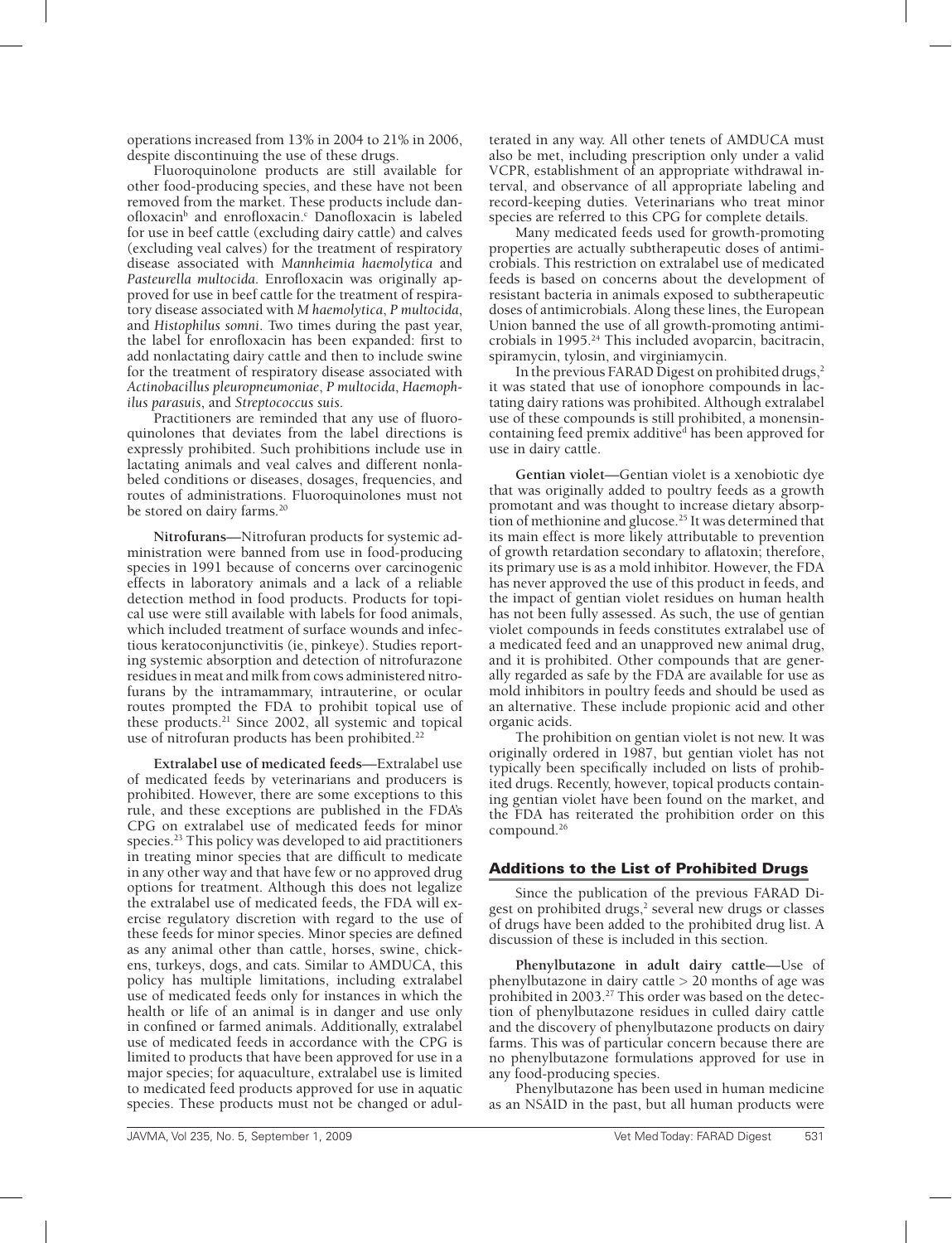withdrawn from the market for safety reasons. In particular, phenylbutazone at doses of  $200$  to  $800$  mg/d can induce blood dyscrasias (such as aplastic anemia, leukopenia, agranulocytosis, and thrombocytopenia) and cause death. It is also considered a carcinogen. Of more concern from a food residue standpoint are the reports of an idiosyncratic serum-sickness–type hypersensitivity reaction for which a threshold exposure concentration has not been determined.<sup>27</sup>

Currently, phenylbutazone use is strictly prohibited only in dairy cattle > 20 months of age; however, its use in other meat- and milk-producing species is discouraged for several reasons. The elimination halflife of phenylbutazone is greatly prolonged in ruminant species, compared with the half-life in monogastrics.<sup>28</sup> Residues may be detectable for extended periods after administration, which requires prolonged withdrawal times associated with its use.<sup>29</sup>

Another reason phenylbutazone should be avoided in food-producing animals is that its use is not covered by AMDUCA because there is an effective approved drug. Flunixin meglumine is an NSAID approved for IV administration to cattle (excluding veal calves) and swine. Phenylbutazone is preferred by some practitioners because of its slow elimination after oral administration, which allows for alternate-day administration. Ease of administration is not a viable reason for ELDU, unless it can be documented that no other route of administration is feasible. Therefore, it is difficult to justify the use of phenylbutazone over flunixin meglumine.

Similar to the situation with sulfonamide products, the use of phenylbutazone products in other milk-producing species is discouraged because of the high potential for residues in milk following administration. Although there are currently no NSAIDs labeled for use in small ruminants or other minor species, flunixin meglumine should be used preferentially over phenylbutazone in these animals because it is labeled for use in food animals in other major species. Phenylbutazone is considered to be a drug of high regulatory concern. As such, monitoring programs for residues of it and other NSAIDs in meat and milk are stringent.

**Antiviral drugs in poultry**—Two classes of antiviral drugs currently marketed for use in humans have been added to the list of prohibited drugs.<sup>30</sup> These are the adamantane inhibitors, rimantadine and amantadine, as well as the neuroaminidase inhibitors, oseltamivir and zanamivir. These antiviral drugs have been used in countries outside the United States to treat or prevent the development and spread of avian influenza in poultry. None of these drugs is labeled for animal use in the United States. The prohibition extends specifically to chickens, turkeys, and ducks; however, use of these drugs in other food-producing species is not recommended, and the prohibition order may be extended to other species in the future.

The prohibition order is based on the potential for the development of resistance to these compounds.31–33 This potential is supported by the fact that countries that have made it a practice to use amantadine in poultry have detected the development of resistant strains of avian influenza, most notably the H5N1 subtype. Amantadine is used as a feed or water additive, often for prolonged periods, with a median exposure time of 42 days.32 Cross-resistance to rimantadine has also been reported.31 In some countries, amantadine is available as an over-the-counter product and is easily obtained by producers without a veterinary prescription. In the United States, the drug is available (by prescription only) for use in humans for the treatment and prevention of influenza as well as the treatment of Parkinson's disease. Numerous adverse effects are associated with amantadine, including CNS effects and fatalities.

Because of the prohibitively high cost of the neuroaminidase inhibitors, they are not used in poultry; however, they currently remain as the last resort for treatment of adamantane-resistant influenza strains in humans. For this reason, the FDA has added this class of drugs to the prohibited list.

**Indexed drugs**—When dealing with drugs for use in minor species, the products can be approved, conditionally approved, or indexed. Under MUMS, indexing creates a new category of drug that the FDA allows to be marketed but which does not carry the FDA imprimatur of approval.34 Drugs that have such a small market as to be added to the index are those not being administered to any animal that will enter the human food chain as well as prohibited from ELDU. An example of such a product is a combination product containing salmon gonadotropin–releasing hormone and domperidone.<sup>e</sup> This product can be legally marketed for use as a spawning aid in ornamental finfish, $35$  but the product label clearly states that it is not intended for use in fish intended for human or animal consumption or in fish whose offspring may be consumed by humans or food-producing animals. It also expressly states that extralabel use of this product is prohibited.

# The Issue of Cephalosporins

In July 2008, the FDA proposed an order of prohibition on the extralabel use of cephalosporins in foodproducing animals. Cephalosporins were considered for prohibition because of the increased emergence of cephalosporin-resistant zoonotic foodborne pathogens, particularly *Salmonella* spp, believed to be associated with extralabel use of cephalosporins. A study<sup>36</sup> conducted as part of the US National Antimicrobial Resistance Monitoring System revealed an increase in resistance of *Salmonella* isolates from both humans and food-producing animals to ceftiofur, a third-generation cephalosporin drug marketed for use in cattle, sheep, dairy goats, and swine as multiple injectable formulations as well as intramammary preparations for lactating and nonlactating cows. Ceftiofur is not used in human medicine; however, concerns about the movement of foodborne bacteria between domestic animals and humans and evidence of cross-resistance among drugs in the cephalosporin class caused the FDA to consider the extralabel use of cephalosporins a risk to public health and safety.

Similar to the situation for other prohibited drugs, the FDA allowed a 60-day comment period before the rule would be in effect. In the case of the cephalosporins, a high response rate resulted in the comment period being extended an additional 60 days so that the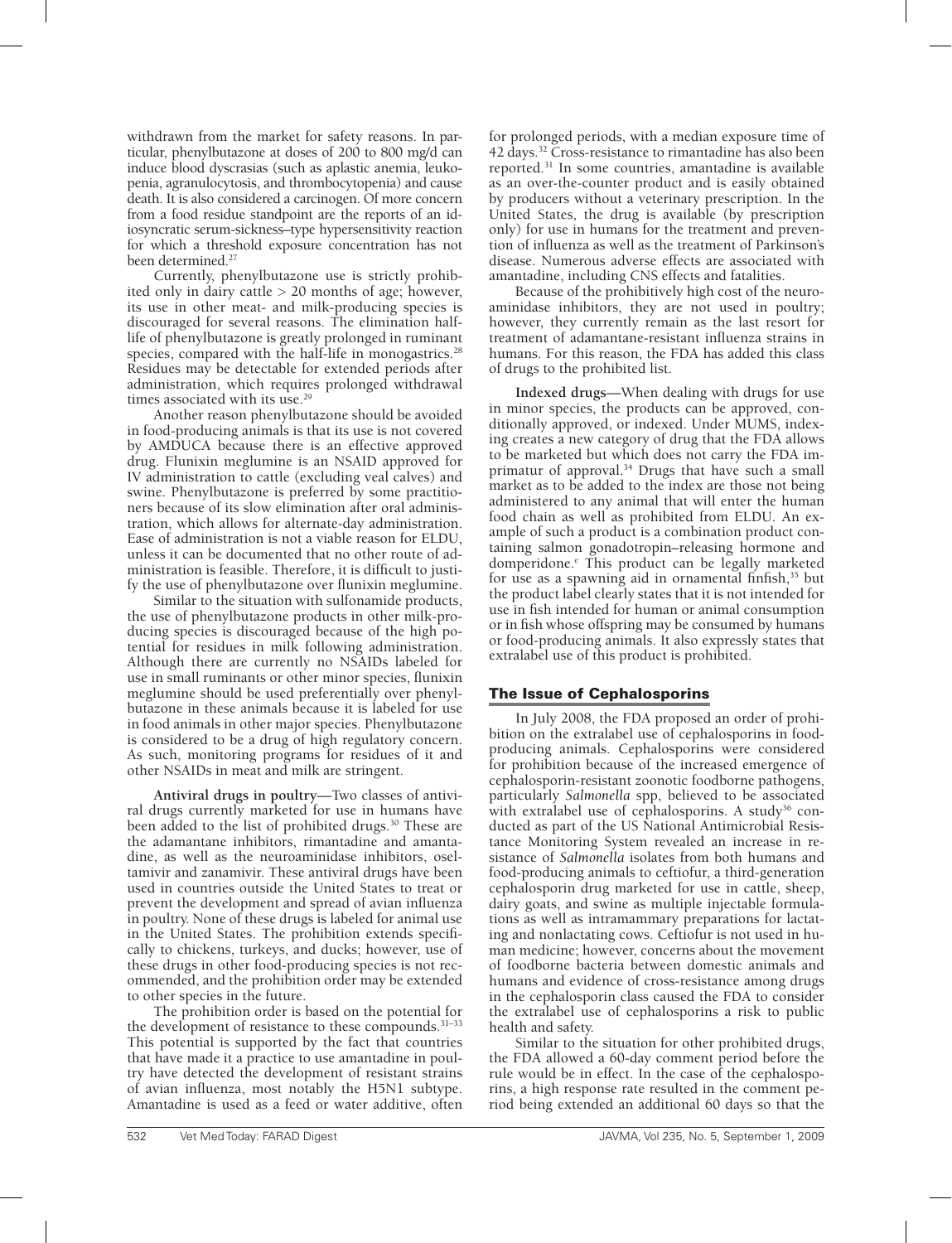order of prohibition was expected to go into effect on November 30, 2008. Opposition to the order of prohibition was overwhelming, and the FDA opted to revoke the order of prohibition until it could adequately consider the comments received.37 This should not be interpreted as the order being permanently revoked, however. The prohibition order may be reissued at any time if the FDA considers the evidence for prohibition stronger than the evidence against. We included this discussion of cephalosporins to highlight the process involved in drug prohibitions as well as to stress the need for responsible ELDU in animals.

#### Consequences of the Use of Prohibited Drugs in Food Animals

In the case of the detection of illegal residues for any drug, certain actions can be taken against the producers and any other individual that is held responsible for those residues, including the prescribing veterinarian.38 These include condemnation of the animals or animal by-products (ie, milk) involved in the residue violation as well as detention of future shipments, onsite investigation of a suspect producer, and notification and reporting of abusers to state and federal agencies. After the initial violation, a warning letter is sent to the responsible persons. In the instance of repeated or flagrant abuse of the laws, an injunction is placed against the producer until such time as all animals on the premises can be shown to be free of residues. If the animals are not free of residues within 60 days, the injunction may become permanent.

In extreme cases, responsible persons may be fined or imprisoned. This involves cases in which blatant misuse of toxicologically important drugs results in residues substantially above tolerance, false guarantees are issued that animals with violative residues are free of drugs or the appropriate withdrawal period has been maintained, or there are multiple misdemeanor counts or 1 or more felony counts. These consequences also apply to cases in which the residues detected are for drugs prohibited from extralabel use in food animals. In these instances, a warning letter or injunction need not be filed prior to prosecution for criminal actions.38

In the case of purposeful or accidental exposure to prohibited drugs, FARAD will decline from providing withdrawal intervals for ELDU. It should be mentioned that FARAD is not a regulatory agency and will work with veterinarians and consumers to solve problems so that the human food chain is protected. If there is doubt as to whether a drug is prohibited, or if the use of a drug in an extralabel manner is covered by AMDUCA, practitioners are encouraged to contact FARAD via the Web submission form that can be found at the FARAD Web site (www.farad.org), via e-mail (usfarad@gmail.com), or via the FARAD hotline (1-888-873-2723). Information is also available at the FDA Center for Veterinary Medicine Web site (www.fda.gov/cvm/).

- 
- 
- d. Rumensin Type A medicated feed article, Elanco Animal Health, Greenfield, Ind.
- e. Ovaprim injectable solution, Western Chemical Inc, Ferndale, Wash.

#### References

- 1. US FDA Web site. Animal Medicinal Drug Use Clarification Act of 1994 (AMDUCA). Available at: www.fda.gov/RegulatoryInformation/Legislation/FederalFoodDrugandCosmeticActFDCAct/SignificantAmendmentstotheFDCAct/AnimalMedicinalDrugUseClarificationActAMDUCAof1994/default.htm. Accessed Jul 7, 2009.
- 2. Payne MA, Baynes RE, Sundlof SE, et al. Drugs prohibited from extralabel use in food animals. *J Am Vet Med Assoc* 1999;215:28– 32.
- 3. Haskell SR, Payne M, Webb A, et al. Antidotes in food animal practice. *J Am Vet Med Assoc* 2005;226:884–887.
- 4. US FDA Web site. ECP not approved for use in animals. Available at: www.fda.gov/AnimalVeterinary/NewsEvents/CVMUpdates/ucm048301.htm. Accessed Jul 7, 2009.
- 5. Newbold RR. Prenatal exposure to diethylstilbestrol (DES). *Fertil Steril* 2008;89(suppl 2):e55–e56.
- 6. Salleras L, Domínguez A, Mata E, et al. Epidemiologic study of an outbreak of clenbuterol poisoning in Catalonia, Spain. *Public Health Rep* 1995;110:338–342.
- Barbosa J, Cruz C, Martins J, et al. Food poisoning by clenbuterol in Portugal. *Food Addit Contam* 2005;22:563–566.
- Brambilla G, Cenci T, Franconi F, et al. Clinical and pharmacological profile in a clenbuterol epidemic poisoning of contaminated beef meat in Italy. *Toxicol Lett* 2000;114:47–53.
- Sporano V, Grasso L, Esposito M, et al. Clenbuterol residues in non-liver containing meat as a cause of collective food poisoning. *Vet Hum Toxicol* 1998;40:141–143.
- 10. Center for Food Safety and Applied Nutrition Web site. CVM announces opinion on dipyrone products. Available at: www.foodsafety.gov/~ear/DIPYRONE.html. Accessed Jul 7, 2009.
- 11. Extralabel animal drug use; fluoroquinolones and glycopeptides; order of prohibition. *Fed Regist* 1997;62:27944–27947.
- 12. Jung WK, Lim JY, Kwon NH, et al. Vancomycin-resistant enterococci from animal sources in Korea. *Int J Food Microbiol* 2007;113:102–107.
- 13. Klare I, Konstabel C, Badstübner D, et al. Occurrence and spread of antibiotic resistances in *Enterococcus faecium*. *Int J Food Microbiol* 2003;88:269–290.
- 14. Song JY, Hwang IS, Eom JS, et al. Prevalence and molecular epidemiology of vancomycin-resistant enterococci (VRE) strains isolated from animals and humans in Korea. *Korean J Intern Med* 2005;20:55–62.
- 15. US FDA Web site. Reminder—extra-label use of sulfonamides in lactating dairy cattle prohibited. Available at: www.fda.gov/ AnimalVeterinary/NewsEvents/CVMUpdates/ucm048401.htm. Accessed Jul 7, 2009.
- 16. Nelson JM, Chiller TM, Powers JH, et al. Fluoroquinolone-resistant *Campylobacter* species and the withdrawal of fluoroquinolones from use in poultry: a public health success story. *Clin Infect Dis* 2007;44:977–980.
- 17. US FDA. *Risk assessment on the human health impact of fluoroquinolone resistant* Campylobacter *associated with the consumption of chicken*. Rockville, Md: US FDA, 2001.
- 18. US FDA Web site. FDA announces final decision about veterinary medicine. Available at: www.fda.gov/NewsEvents/Newsroom/PressAnnouncements/2005/ucm108467.htm. Accessed Jul 7, 2009.
- 19. Price LB, Lackey LG, Vailes R, et al. The persistence of fluoroquinolone-resistant *Campylobacter* in poultry production. *Environ Health Perspect* 2007;115:1035–1039.
- 20. Center for Food Safety and Applied Nutrition Web site. Current information addressing item 15r—drug and chemical control of the grade "A" pasteurized milk ordinance. Available at: www. agmkt.state.ny.us/DI/Newsletters%20and%20Seminar%20info/ M-I-06-5%20\_M-I-92-10%20Revision-DRUGS\_-FINAL.pdf. Accessed Mar 26, 2009.

a. Ventipulmin syrup, Boehringer Ingelheim Vetmedica Inc, St Joseph, Mo.

b. A180, Pfizer Animal Health, New York, NY.

Baytril 100, Bayer Animal Health, Shawnee Mission, Kan.